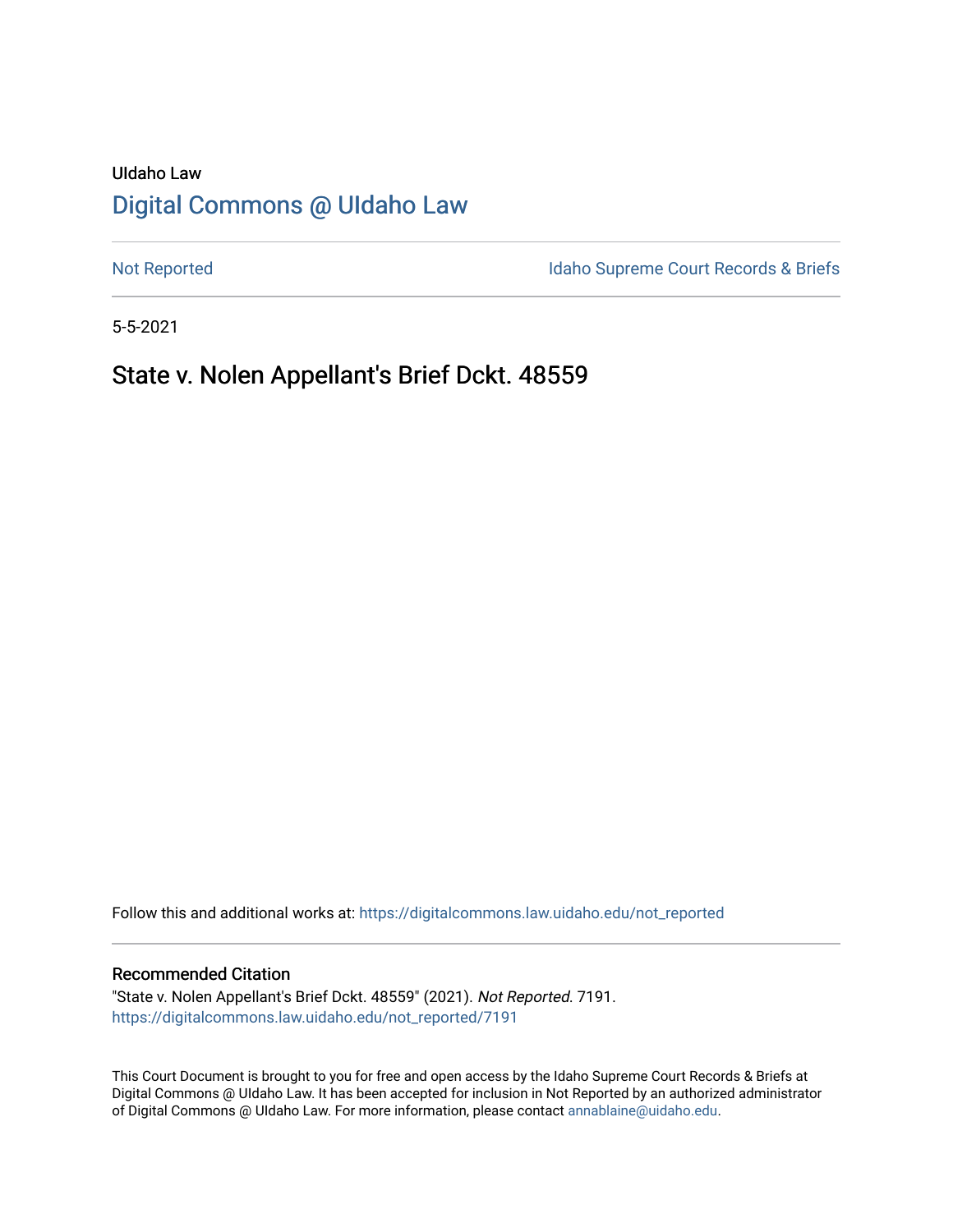Electronically Filed 5/5/2021 12:05 PM Idaho Supreme Court Melanie Gagnepain, Clerk of the Court By: Murriah Clifton, Deputy Clerk

ERIC D. FREDERICKSEN State Appellate Public Defender I.S.B. #6555

JACOB L. WESTERFIELD Deputy State Appellate Public Defender I.S.B. #9841 322 E. Front Street, Suite 570 Boise, Idaho 83702 Phone: (208) 334-2712 Fax: (208) 334-2985 E-mail: documents@sapd.state.id.us

## IN THE SUPREME COURT OF THE STATE OF IDAHO

| STATE OF IDAHO,       |                              |
|-----------------------|------------------------------|
|                       | NO. 48559-2021               |
| Plaintiff-Respondent, |                              |
|                       | ADA COUNTY NO. CR01-19-46930 |
| V.                    |                              |
|                       |                              |
| JAMES DELL NOLEN,     | <b>APPELLANT'S BRIEF</b>     |
|                       |                              |
| Defendant-Appellant.  |                              |
|                       |                              |

### STATEMENT OF THE CASE

### Nature of the Case

After James Nolen pled guilty to robbery, the district court sentenced him to thirty years, with ten years fixed. Mr. Nolen appeals, and he argues that the district court abused its discretion by imposing an excessive sentence.

## Statement of the Facts & Course of Proceedings

On November 6, 2019, Mr. Nolen entered a bank and passed a note to one of the bank tellers stating "this is a robbery" as well as requesting certain amounts of different monetary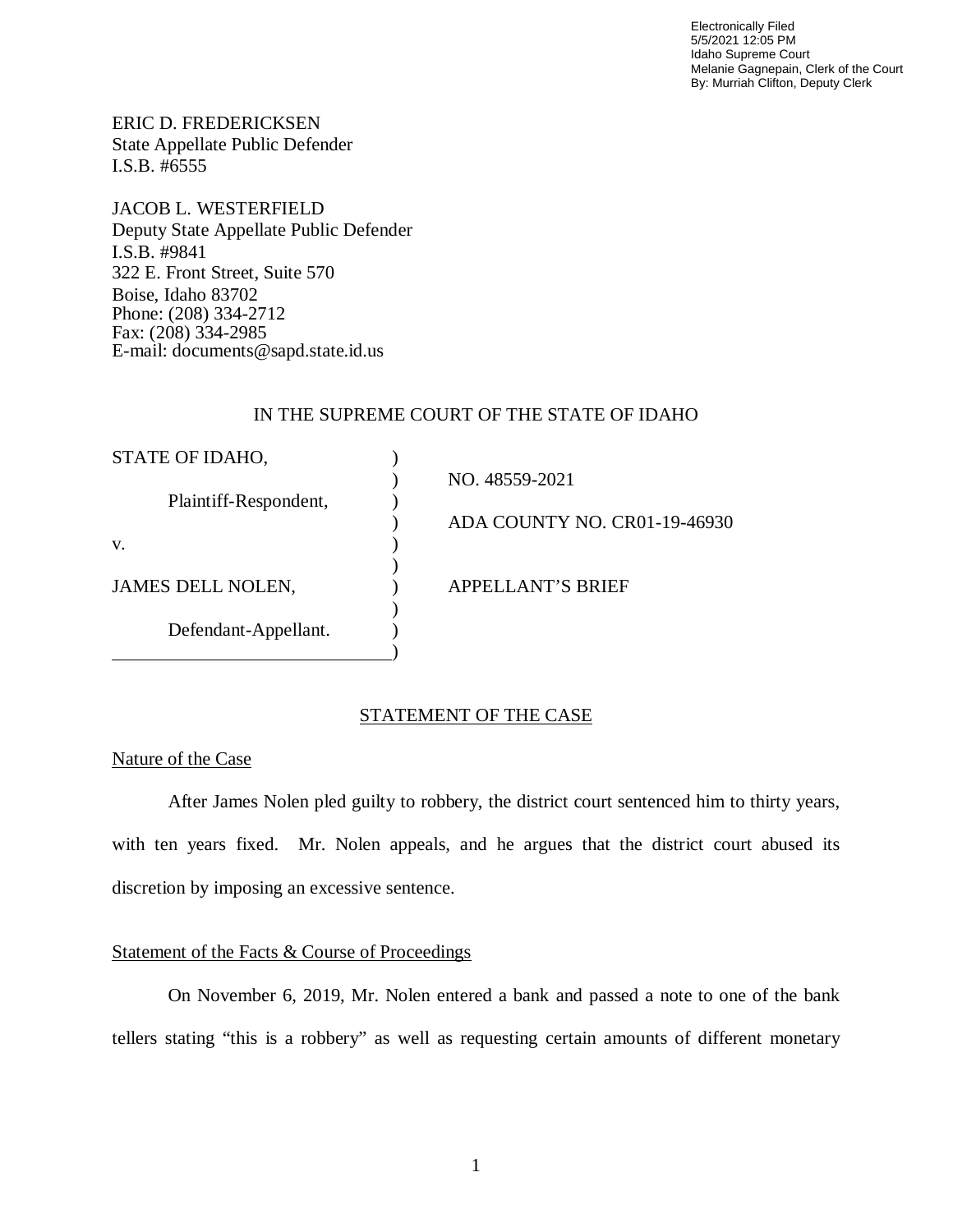bills. (PSI,<sup>[1](#page-2-0)</sup> pp.147-48.) Mr. Nolen was arrested shortly thereafter a few blocks away from the bank. (PSI, pp.12, 148-49.) Mr. Nolen admitted to the police that he was the person who passed the note and took the money from the bank. (PSI, pp.149-50.) Mr. Nolen explained that he was unarmed and did not threaten anyone at the bank.<sup>[2](#page-2-1)</sup> (PSI, p.149.) Mr. Nolen had consumed beer and wine immediately before entering the bank. (PSI, pp.12, 26, 45.) Mr. Nolen had not been taking his prescribed psychotropic medication, Invega, for about two months prior to when he entered the bank. (PSI, p.95.)

On November 7, 2019, the State filed a criminal complaint alleging that Mr. Nolen had committed the crime of robbery.<sup>[3](#page-2-2)</sup> (R., pp.9-10.) The proceedings in the case were suspended after Mr. Nolen was found not competent to proceed. (R., pp.22-23.) After Mr. Nolen was deemed fit to proceed, the case was eventually bound over to the district court on the charges of robbery and burglary following a preliminary hearing. (R., pp.24-25, 29-33.) Pursuant to a plea agreement, Mr. Nolen pled guilty to robbery and the burglary charge was dismissed.<sup>[4](#page-2-3)</sup> (Tr. Vol. I,[5](#page-2-4) p.7, Ls.2-11, p.16, L.11—p.17, L.3; R., pp.55-65.) The State also agreed to recommend no

<span id="page-2-0"></span><sup>&</sup>lt;sup>1</sup> Citations to the "PSI" refer to the 165-page electronic document titled "Appeal Confidential Exhibits 03-01-2021 13.10.6 44871144 0BA0A3D6-5A09-4061-88D3-44D256234D65" included with the confidential sentencing materials.

<span id="page-2-1"></span> $2$  The bank teller testified at the preliminary hearing in this case that Mr. Nolen did not say that he was going to hurt the teller at any point during the encounter and that Mr. Nolen never told the teller that he was armed. (Exhibit 1, p.11, L.20—p.12, L.19.) A certified copy of the transcript from the preliminary hearing is contained the electronic document titled "Appeal Exhibits 03-01-2021 13.10.6 44871208 C69BDB96-02A1-4A67-8F17-9AFA0682B154", and is cited herein as "Exhibit 1".

<span id="page-2-2"></span><sup>&</sup>lt;sup>3</sup> In particular, the criminal complaint alleged that Mr. Nolen passed a note to an employee at a bank stating that "this is a robbery" and "demanded cash and/or money." (R., p.9.)

<span id="page-2-3"></span><sup>&</sup>lt;sup>4</sup> As part of that plea agreement, the State also agreed not to file a persistent violator enhancement. (Tr. Vol. I, p.7, Ls.2-6.)

<span id="page-2-4"></span><sup>&</sup>lt;sup>5</sup> There are two transcripts on appeal, both of which are in the electronic document titled "Appeal Transcripts 03-01-2021 13.10.6 44870764 FFDA12BB-6A3B-4C1F-A736-7653271C49F8". Since the pagination for the second transcript starts over at page one, the transcripts are cited separately herein. Citations to the first transcript, cited herein as "Tr. Vol. I", refer to the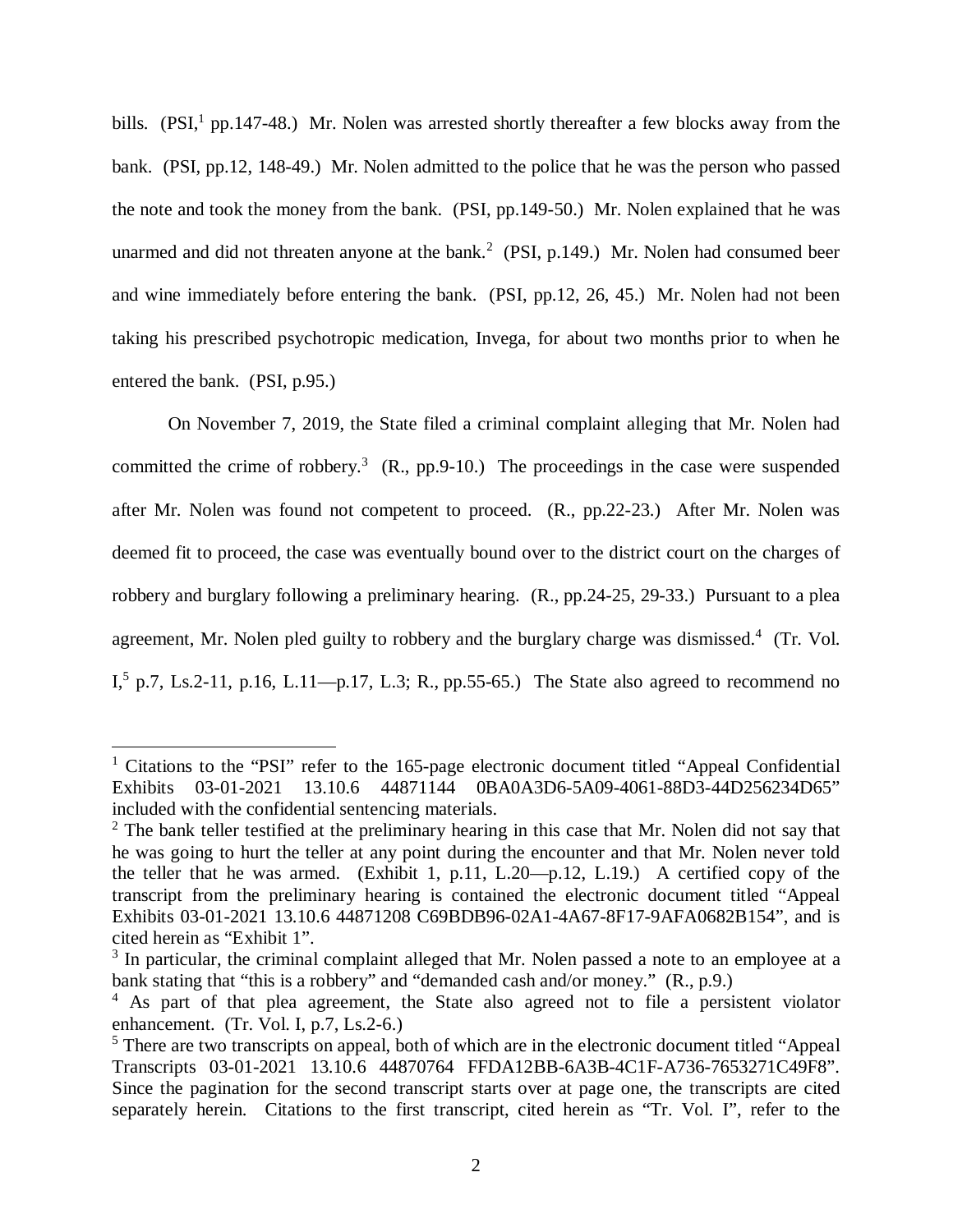more than ten years fixed and twenty years indeterminate at sentencing. (Tr. Vol. I, p.7, Ls.7-11; R., pp.64-65.)

At sentencing, the State recommended a sentence of thirty years, with ten years fixed, and asked that the sentence be executed. (Tr. Vol. II, p.11, L.24—p.12, L.3.) Mr. Nolen requested that the district court sentence him to five fixed years at most, and he also requested that the district court retain jurisdiction. (Tr. Vol. II, p.16, Ls.5-13, p.17, Ls.2-6, p.19, Ls.6-23.) The district court sentenced Mr. Nolen to serve a term of thirty years, with ten years fixed. (Tr. Vol. II, p.22, Ls.9-15; R., pp.68-71.) Mr. Nolen timely appealed from the judgment of conviction. (R., pp.72-74.)

#### ISSUE

Did the district court abuse its discretion when it sentenced Mr. Nolen to serve thirty years, with ten years fixed?

#### ARGUMENT

## The District Court Abused Its Discretion When It Sentenced Mr. Nolen To Thirty Years, With Ten Years Fixed

"Where the sentence imposed by a trial court is within statutory limits, 'the appellant

bears the burden of demonstrating that it is a clear abuse of discretion.'" *State v. Windom*, 150

Idaho 873, 875 (2011) (quoting *State v. Stevens*, 146 Idaho 139, 148 (2008)).

When this Court reviews an alleged abuse of discretion by a trial court the sequence of inquiry requires consideration of *four* essentials. Whether the trial court: (1) correctly perceived the issue as one of discretion; (2) acted within the outer boundaries of its discretion; (3) acted consistently with the legal standards applicable to the specific choices available to it; and (4) reached its decision by the exercise of reason.

transcript for the entry of plea hearing held on October 16, 2020. Citations to the second transcript, cited herein as "Tr. Vol. II", refer to the transcript for the sentencing hearing held on December 18, 2020.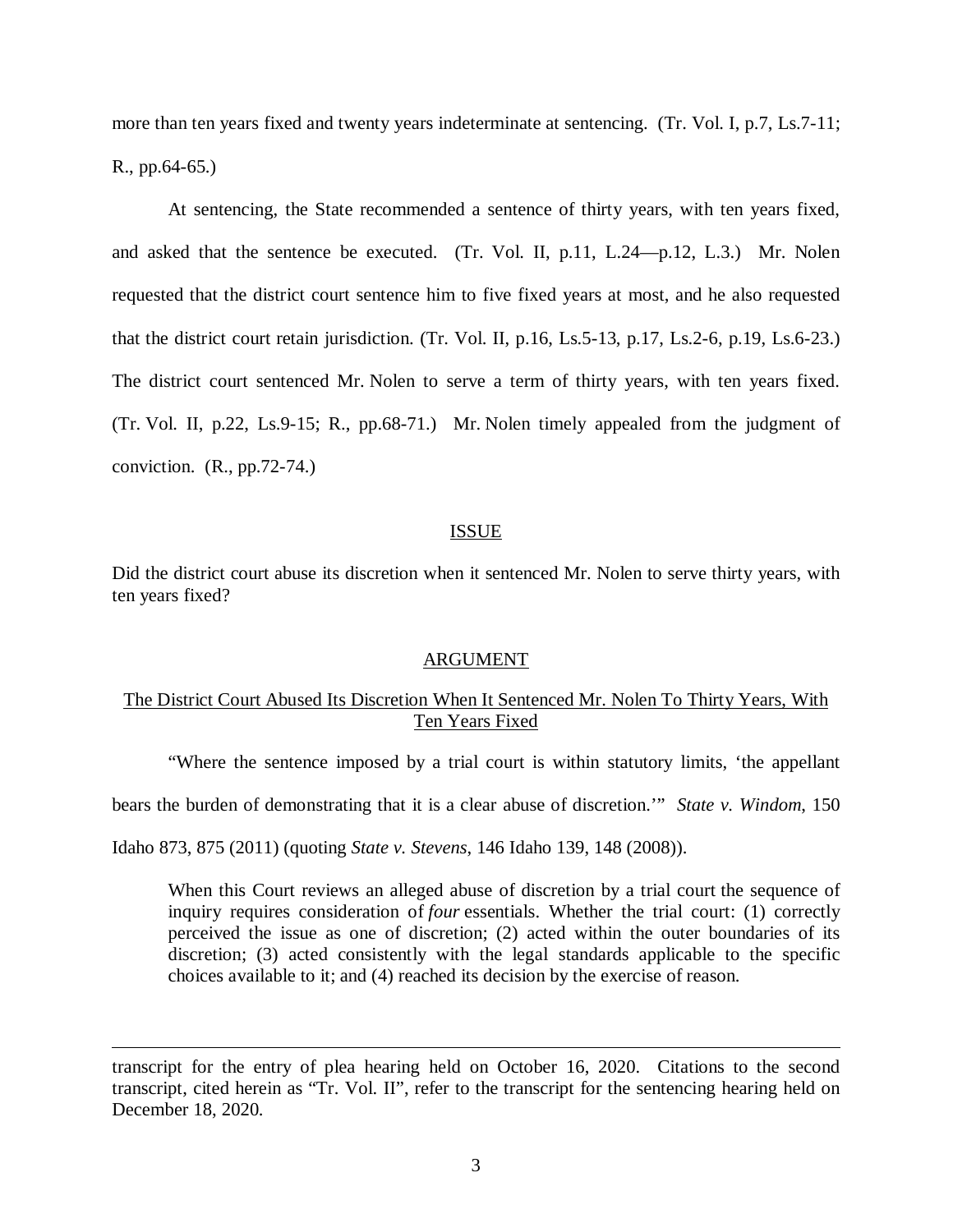*Lunneborg v. My Fun Life*, 163 Idaho 856, 863 (2018). In this matter, Mr. Nolen's sentence does not exceed the statutory maximum. *See* I.C. § 18-6503 ("Robbery is punishable by imprisonment in the state prison not less than five (5) years, and the imprisonment may be extended to life"). Accordingly, to show that the sentence imposed was an abuse of discretion, Mr. Nolen "must show that the sentence, in light of the governing criteria, is excessive under any reasonable view of the facts." *State v. Strand*, 137 Idaho 457, 460 (2002).

"'[R]easonableness'" implies that a term of confinement should be tailored to the purposes for which the sentence is imposed." *State v. Toohill*, 103 Idaho 565, 568 (Ct. App. 1982).

In examining the reasonableness of a sentence, the Court conducts an independent review of the entire record available to the trial court at sentencing, focusing on the objectives of criminal punishment: (1) protection of society; (2) deterrence of the individual and the public; (3) possibility of rehabilitation; and (4) punishment or retribution for wrongdoing.

*State v. Stevens*, 146 Idaho 139, 148 (2008). "A sentence is reasonable if it appears necessary to accomplish the primary objective of protecting society and to achieve any or all of the related goals of deterrence, rehabilitation, or retribution." *State v. Delling*, 152 Idaho 122, 132 (2011).

In this case, Mr. Nolen asserts the district court did not exercise reason and therefore abused its discretion by imposing a sentence that is excessive under any reasonable view of the facts. Specifically, Mr. Nolen contends the district court should have sentenced him to a lesser term of imprisonment or retained jurisdiction in light of the mitigating factors, including his substance abuse issues and mental condition.

First, Mr. Nolen's substance abuse issues, the impact of his substance abuse on his behavior, and his need for treatment are strong factors in mitigation. A sentencing court should give "proper consideration of the defendant's alcoholic problem, the part it played in causing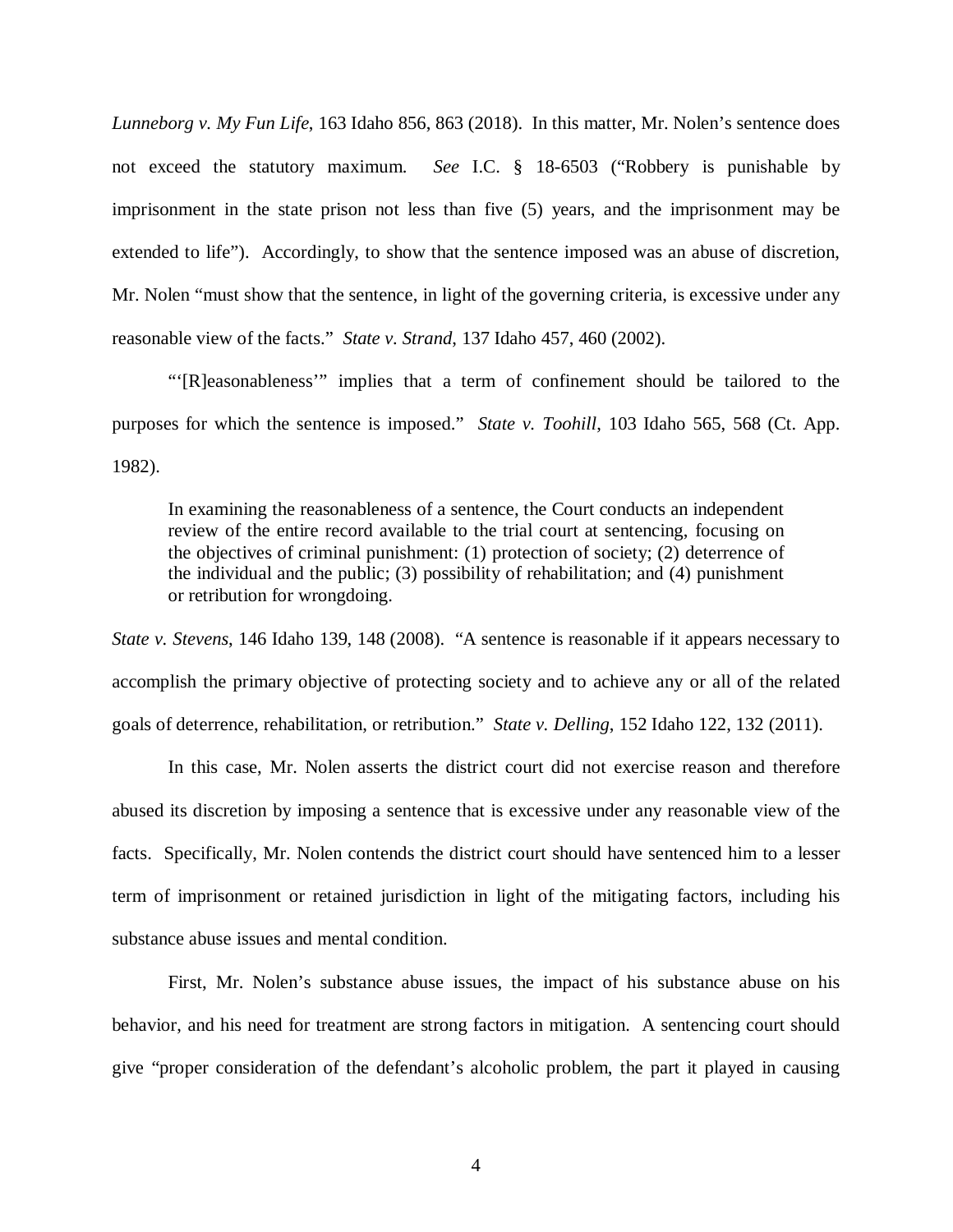[the] defendant to commit the crime and the suggested alternatives for treating the problem." *State v. Nice*, 103 Idaho 89, 91 (1982). The impact of substance abuse on the defendant's criminal conduct is "a proper consideration in mitigation of punishment upon sentencing." *State v. Osborn*, 102 Idaho 405, 414 n.5 (1981). Prior to sentencing, Mr. Nolen completed a Global Appraisal of Individual Needs ("GAIN") assessment. (PSI, pp.26-37.) In that assessment, Mr. Nolen self-reported symptoms sufficient to meet the criteria for alcohol use disorder severe, stimulant use disorder severe, and opioid use disorder mild. (PSI, pp.27-29.)

Mr. Nolen reported that he started drinking alcohol at the age of (PSI, p.28.) Mr. Nolen informed the evaluator that he had "drank alcohol every day during the 90 days prior" to committing the offense in this case. (PSI, p.26.) On the day that he committed the crime charged, Mr. Nolen consumed beer and wine immediately before entering the bank. (PSI, pp.12, 26, 45.)

Mr. Nolen disclosed that he also began using amphetamines and opioids when he was years old. (PSI, pp.28-29.) Like with alcohol, Mr. Nolen reported that "he used methamphetamine every day during the six months prior to his last use", which occurred a few days before his conduct in this case. (PSI, p.26.) Mr. Nolen also stated that he injected heroin intravenously "on 45 days during the 90 days prior to his last use."<sup>[6](#page-5-0)</sup> (PSI, p.26.) Based on these disclosures, the GAIN assessor found that Mr. Nolen "meets lifetime criteria for substance use disorder severe." (PSI, p.29.)

At sentencing, Mr. Nolen's defense counsel explained that Mr. Nolen "experimented and became addicted to alcohol and controlled substances at a very young age and has battled with his addiction for basically his entire adult life." (Tr. Vol. II, p.18, L.21—p.19, L.5.) Mr. Nolen's

<span id="page-5-0"></span><sup>&</sup>lt;sup>6</sup> It is unclear from the GAIN assessment as to the exact day that Mr. Nolen disclosed last using heroin, but Mr. Nolen "recalled using heroin IV during October 2019." (PSI, p.26.)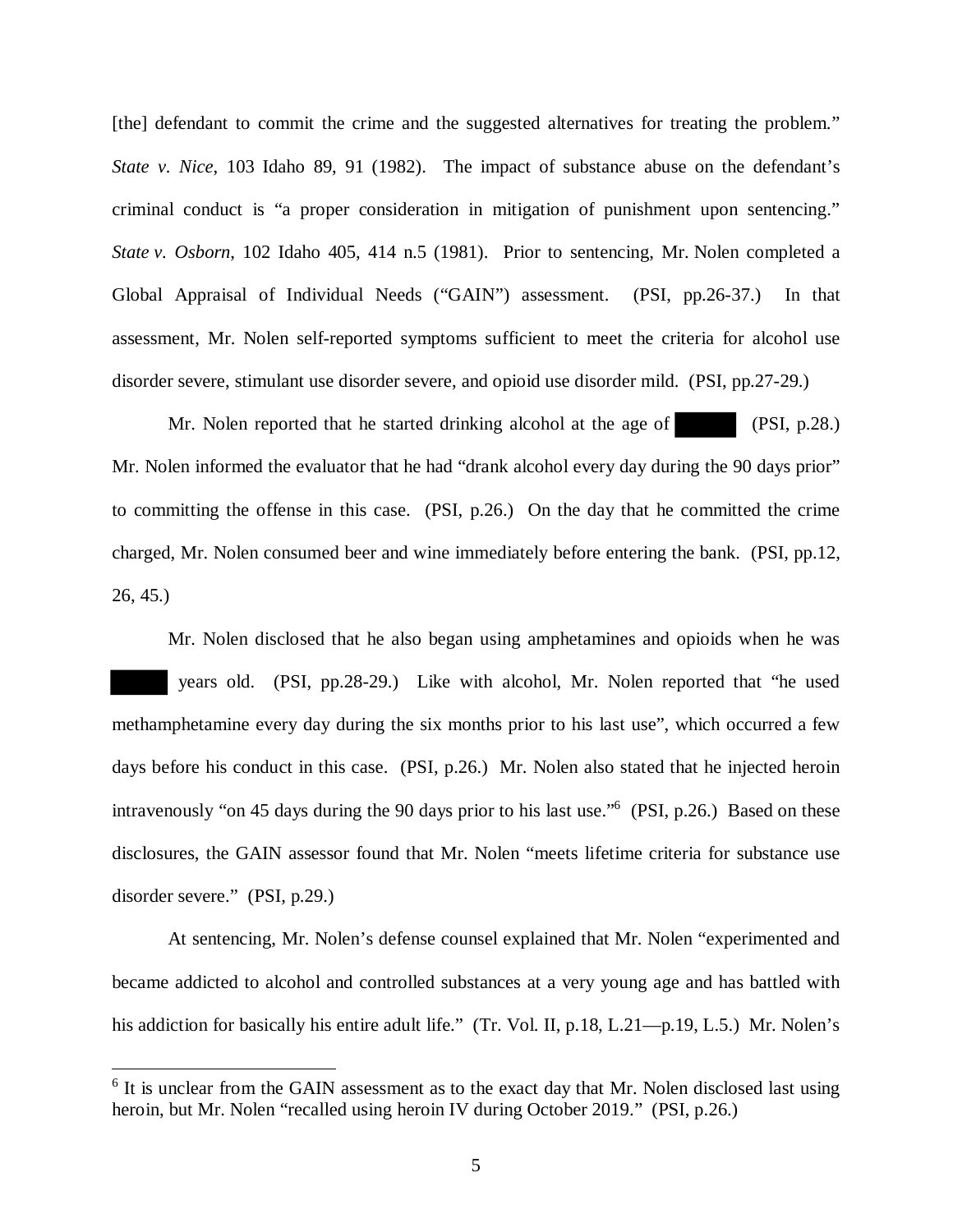defense counsel recommended a retained jurisdiction or shorter period of fixed time so that Mr. Nolen could address his substance abuse needs through programming and treatment. (Tr. Vol. II, p.19, Ls.6-23.) Mr. Nolen's substance use issues, the impact of his substance abuse on his behavior, and his need for treatment are strong mitigating factors that support leniency in this case.

Second, Mr. Nolen's mental condition is a mitigating factor that supports leniency in sentencing. The Idaho Supreme Court has recognized that Idaho Code § 19-2523 not only suggests, but requires, the trial court to consider a defendant's mental illness as a sentencing factor. *Hollon v. State*, 132 Idaho 573, 581 (1999). If a defendant's mental condition is a significant factor, then Idaho Code § 19-2523 requires the court to consider factors such as: (a) the extent to which the defendant is mentally ill; (b) the degree of illness or defect and level of functional impairment; (c) the prognosis for improvement or rehabilitation; (d) the availability of treatment and level of care required; (e) any risk of danger which the defendant may create for the public if not incarcerated, or the lack of such risk; and (f) the capacity of the defendant to appreciate the wrongfulness of his or her conduct or to conform his or her conduct to the requirements of the law at the time of the offense charged. "The factors listed in Idaho Code § 19–2523 provide a manner in which to evaluate the mental health information presented to the sentencing court." *Strand*, 137 Idaho at 461.

Mr. Nolen's mental health was evaluated in a mental health examination report prior to sentencing. (PSI, pp.38-48.) In addition to the stimulant use disorders described above, Mr. Nolen was also given provisional diagnoses for: (1) major depressive disorder, recurrent, with psychotic feature; (2) unspecified anxiety disorder; and (3) attention-deficit/hyperactivity disorder – combined presentation. (PSI, p.38.) In the Idaho Standard Mental Health Assessment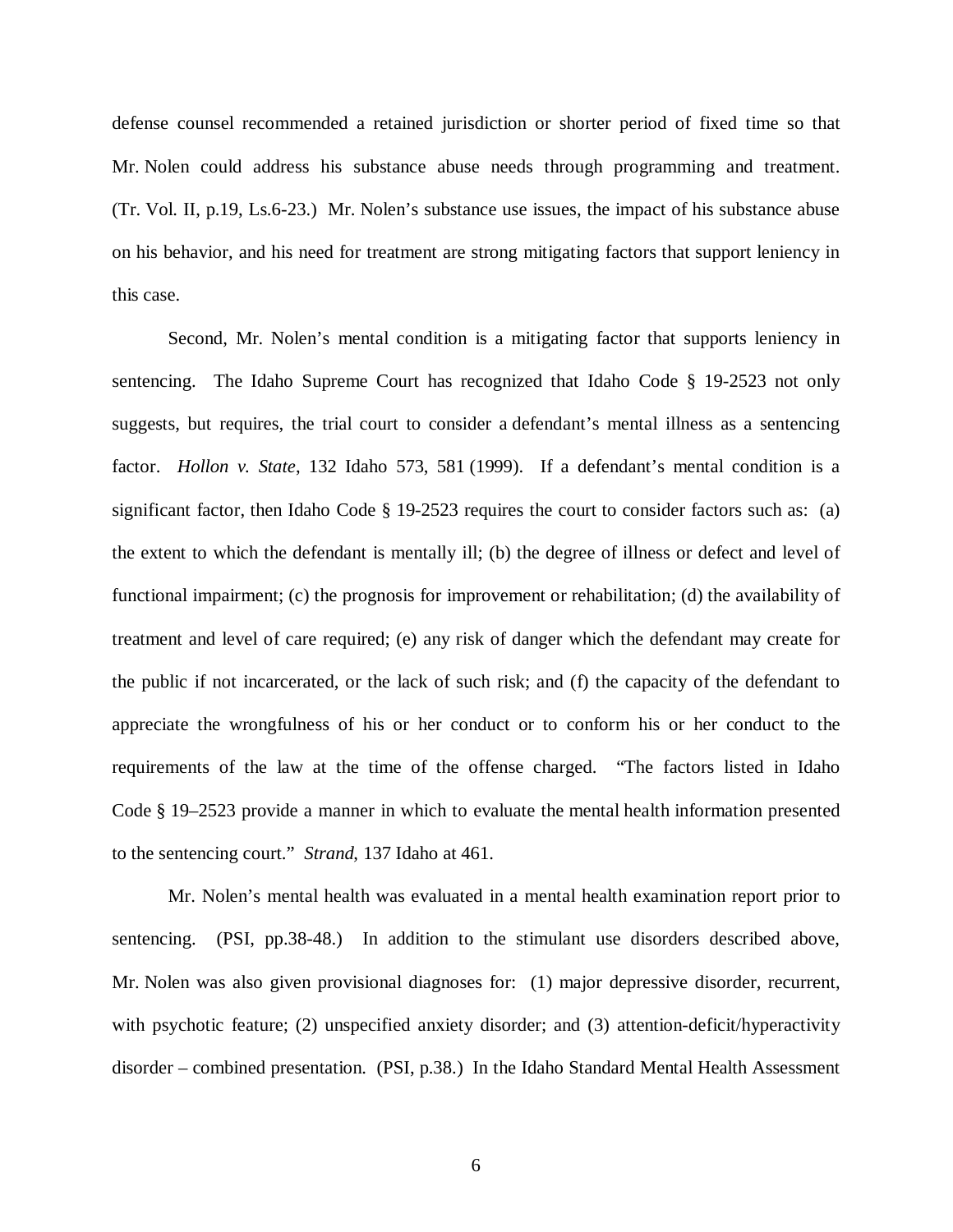prepared prior to sentencing, the assessor noted that Mr. Nolen "demonstrates a history of major depressive disorder, bipolar disorder, and schizoaffective disorder. James has a significant history of mental health related hospitalizations and treatment episodes." (PSI, p.46.) Even though he was receiving treatment at the Ada County jail prior to sentencing, Mr. Nolen reported that he "is continuing to experience depressive and suicidal symptoms as well as daily auditory hallucinations, delusions, and paranoia." (PSI, p.47.) The assessor found that Mr. Nolen "experiences severe and persistent symptoms related to his diagnoses with and without a medication/treatment regimen although his symptoms appears to be somewhat manageable when receiving appropriate treatment." (PSI, p.47.) The assessor determined that Mr. Nolen "has a history of psychiatric hospitalizations and is currently incarcerated on a charged related to both substance use and mental health symptomatology. He has experienced a number of negative impacts stemming from difficulties with severe and persistent mental health issues and ongoing substance use." (PSI, p.48.)

At sentencing, Mr. Nolen's defense counsel explained that Mr. Nolen had been dealing with severe mental health issues throughout his life. (Tr. Vol. II, p.18, L.21—p.19, L.5.) Mr. Nolen's defense counsel also indicated that Mr. Nolen would need to obtain treatment for both his mental health and substance abuse issues since future substance abuse could exacerbate Mr. Nolen's mental health issues. (Tr. Vol. II, p.20, Ls.7-21.) Defense counsel further stressed the importance for a treatment focused sentence for Mr. Nolen because Mr. Nolen was still demonstrating symptoms related to his mental health issues even though Mr. Nolen had been sober and in custody for over a year since his arrest in November of 2019. (Tr. Vol. II, p.20, Ls.7-21.)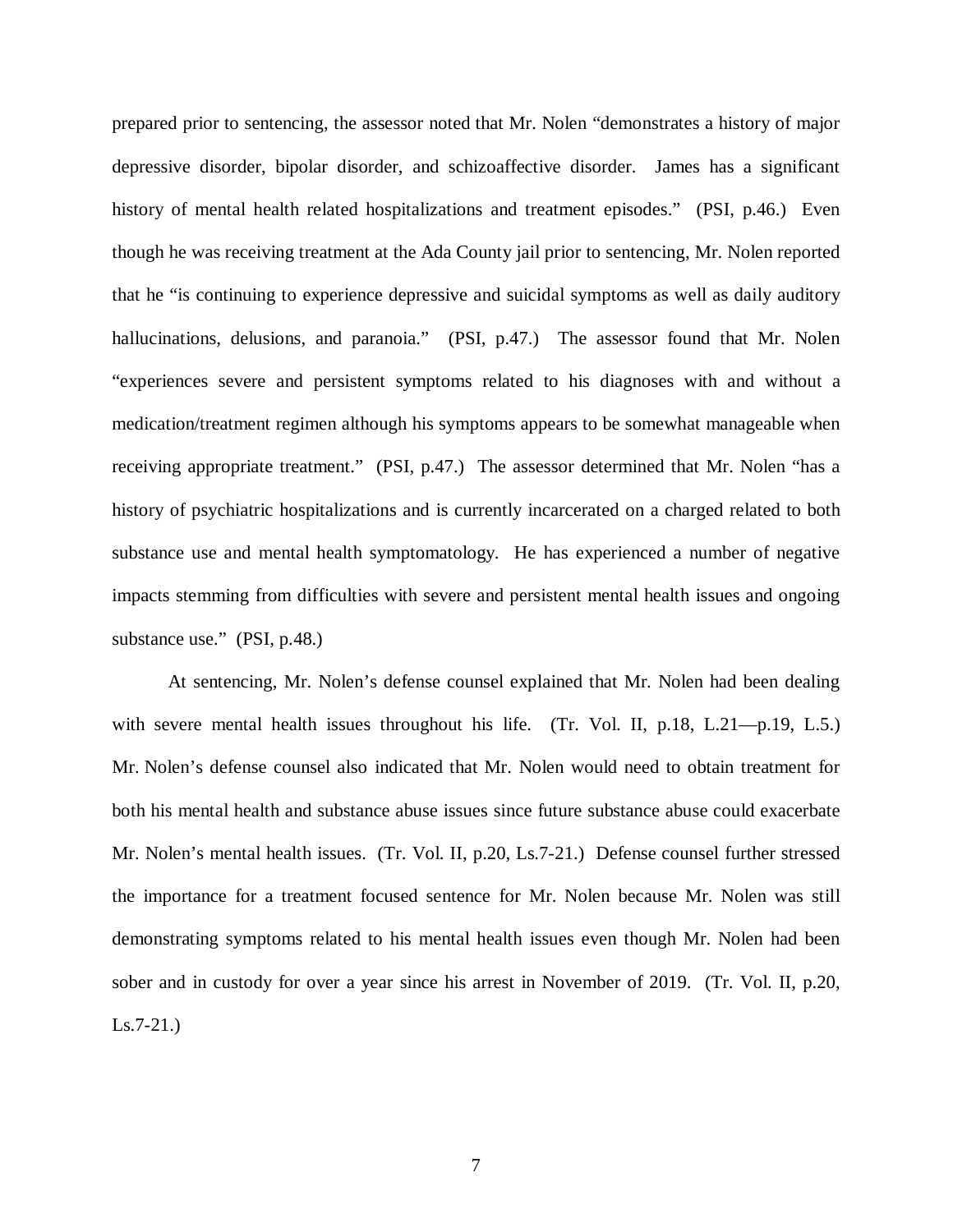Mr. Nolen asserts that the district court did not adequately consider his mental health as a factor at sentencing as required under Idaho Code § 19-2523. Mr. Nolen mental health was a significant factor, and there were substantial concerns if Mr. Nolen does not receive adequate treatment for his mental health needs. "The sentencing court is not required to recite each of the factors listed." *Strand*, 137 Idaho at 461. However, the prison sentence imposed suggests that the district court did not give adequate consideration to the factors listed under Idaho Code § 19-2523. Mr. Nolen's mental condition stands in favor of mitigation and leniency in this case.

In sum, Mr. Nolen maintains the district court did not exercise reason at sentencing because it failed to give adequate weight to the mitigating factors in his case. Proper consideration of these factors supports a lesser prison sentence or a retained jurisdiction. Mr. Nolen submits that the district court abused its discretion by imposing an excessive sentence.

#### **CONCLUSION**

Mr. Nolen respectfully requests that this Court reduce his sentences as it deems appropriate. Alternatively, he requests that his case be remanded to the district court for a new sentencing hearing.

DATED this 5<sup>th</sup> day of May, 2021.

/s/ Jacob L. Westerfield JACOB L. WESTERFIELD Deputy State Appellate Public Defender